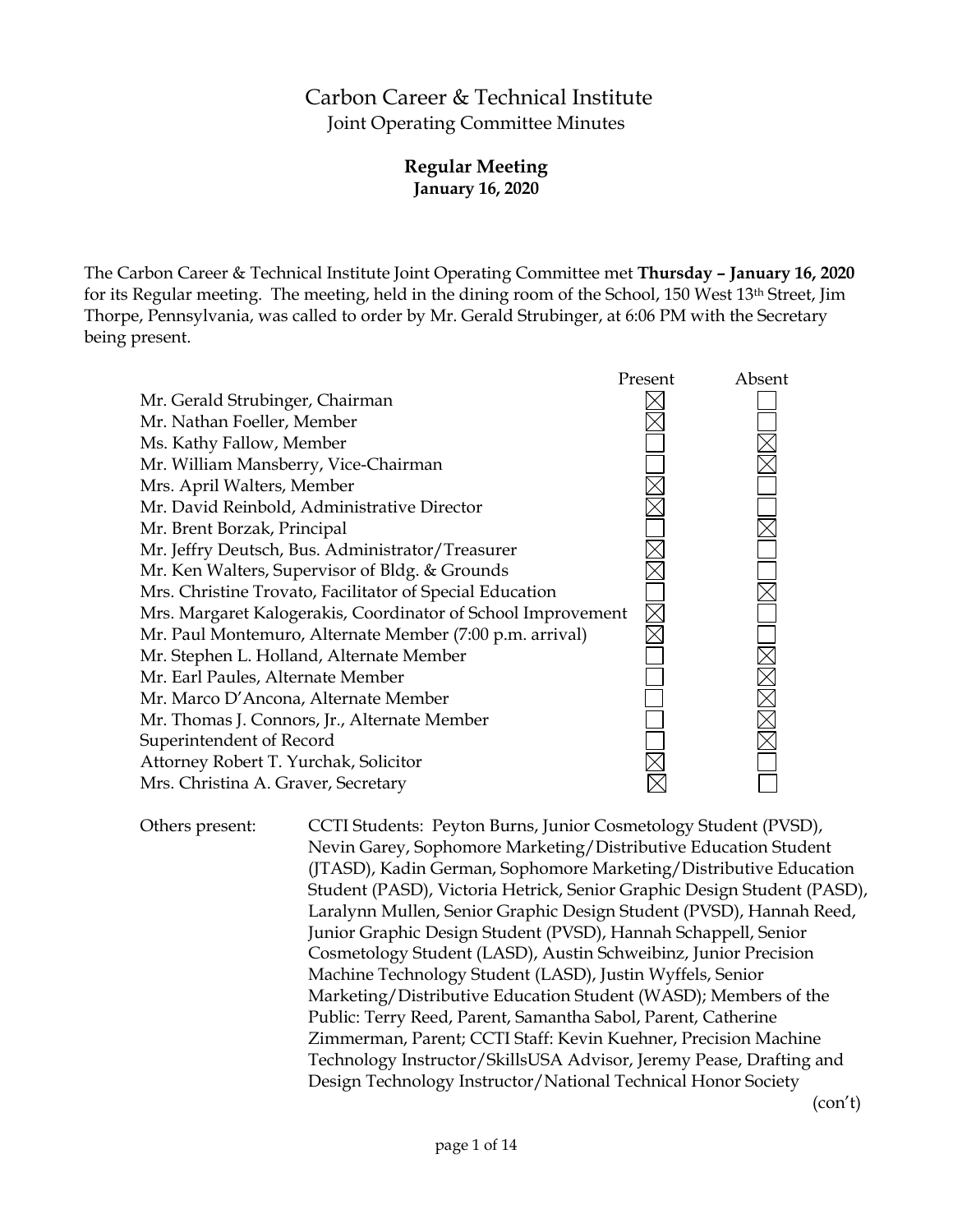Advisor, Nate Rinda, Director of Technology/SkillsUSA Assistant Advisor, Lisa Walck, Cosmetology Instructor/SkillsUSA Assistant Advisor, Frank DeMatto, School Police Officer

The Committee met in Executive Session prior to the meeting to discuss personnel, litigation, and negotiation items.

#### **Approval of Minutes**

A. MOTION by Mr. Foeller, SECONDED by Mrs. Walters to approve the Minutes of the December 17, 2019 Re-scheduled Reorganization and Regular Meeting.

VOTE: YES - 3 NO - 0 ABSENT - 2 ABSTENTIONS - 0

Motion carried.

#### **Courtesy of the Floor to Visitors**

NONE

#### **Approval of Treasurer's Report (December 2019)**

A. MOTION by Mr. Foeller, SECONDED by Mrs. Walters to approve the Treasurer's Report for December 2019 showing a final balance of \$5,852,765.37 in the General Fund, and \$90,240.37 in the Student Activities Account.

| ROLL CALL VOTE:                | Yes | No | Absent          | Abstain |
|--------------------------------|-----|----|-----------------|---------|
| Ms. Fallow - Palmerton         |     |    |                 |         |
| Mr. Foeller - Lehighton        |     |    |                 |         |
| Mrs. Walters - Weatherly       |     |    |                 |         |
| Mr. Mansberry - Panther Valley |     |    |                 |         |
| Mr. Strubinger - Jim Thorpe    |     |    |                 |         |
|                                |     |    | Motion carried. |         |

#### **Approval of Payment of Bills**

A. MOTION by Mrs. Walters, SECONDED by Mr. Foeller to approve Payment of Bills - General Fund and Other Accounts.

ROLL CALL VOTE:  $\gamma$ es No Absent Abstain Ms. Fallow - Palmerton Mr. Foeller - Lehighton Mrs. Walters - Weatherly Mr. Mansberry - Panther Valley Mr. Strubinger - Jim Thorpe

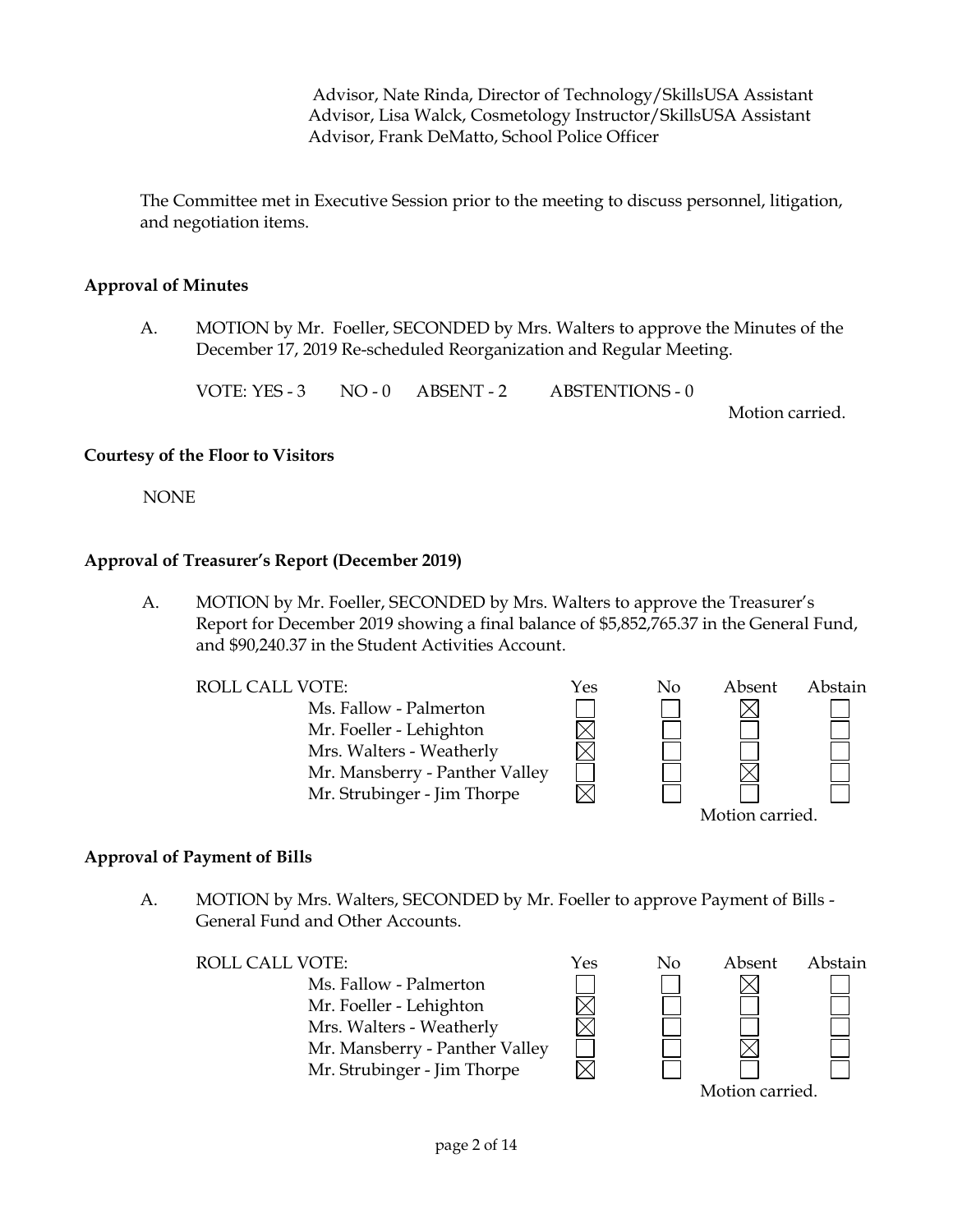#### **Administrative Reports**

- A. Director's Report Mr. Dave Reinbold, Administrative Director
	- a. SkillsUSA Community Service Team
		- i. Kadin German, Sophomore Marketing student (Palmerton ASD) and Austin Schweibinz, Junior Precision Machine Technology student (Lehighton ASD) members of the three person Community Service Project team (Kayla Nothstein, Junior Marketing student, Palmerton ASD was not present) shared the following information with respect to their project:
			- 1. The CCTI SkillsUSA Chapter was very heavyhearted when we were informed that Jaden Leiby, a North Schuylkill High School football player was injured in the football game on October 25th, <sup>2019</sup> against Pottsville High School. The advisors and the students joined together because we knew we wanted to do something to help out Jaden and his family with the medical expenses. We joined together to form the CCTI SkillsUSA Community Service Project team. We sat down and were brainstorming some ideas of ways we could raise money for Jaden and his family, and here are just a few of the ideas we had and the events we held to do that. The first event we held was selling the Jaden T-shirts at \$10 each and bracelets at \$2 each. We sold <sup>a</sup> total of \$560 in T-shirts,and \$48 in bracelets, for <sup>a</sup> total of \$608 total for Jaden. The next event we held was Staff Dress-Down Day. We held this event every Friday in November. Staff members paid \$5 for each Friday or \$20 for every Friday in November. We raised a total of \$285 from this event. The next and most recent event we held was the spaghetti dinner, and this was our biggest event so far. We had the options of all you can eat dine-in for \$15 per person, or take out for \$10 per person. We had a total 32 people dine in for a total of \$480 and 61 people for take out for a total of \$620. We raised a total of \$1,087 from the spaghetti dinner. Throughout these events we have used the resources available to us through the school. For example, for the Staff Dress-Down Day and for the spaghetti dinner our marketing students made flyers, and for the spaghetti dinner our marketing students went out and hung up the flyers throughout the county. We also faxed the flyers to multiple schools and their football teams such as Lehighton A r e a High School, Palmerton Area High School, Tamaqua Area High School, North Schuylkill High School, Panther Valley High School, and Jim Thorpe Area High School. For the spaghetti dinner we used our Culinary Arts department to make the spaghetti, and run the serving part of the night. We plan to host more events to raise money for the family in the future. As of today we have raised a total of \$1,400 through all of our events and also through donations.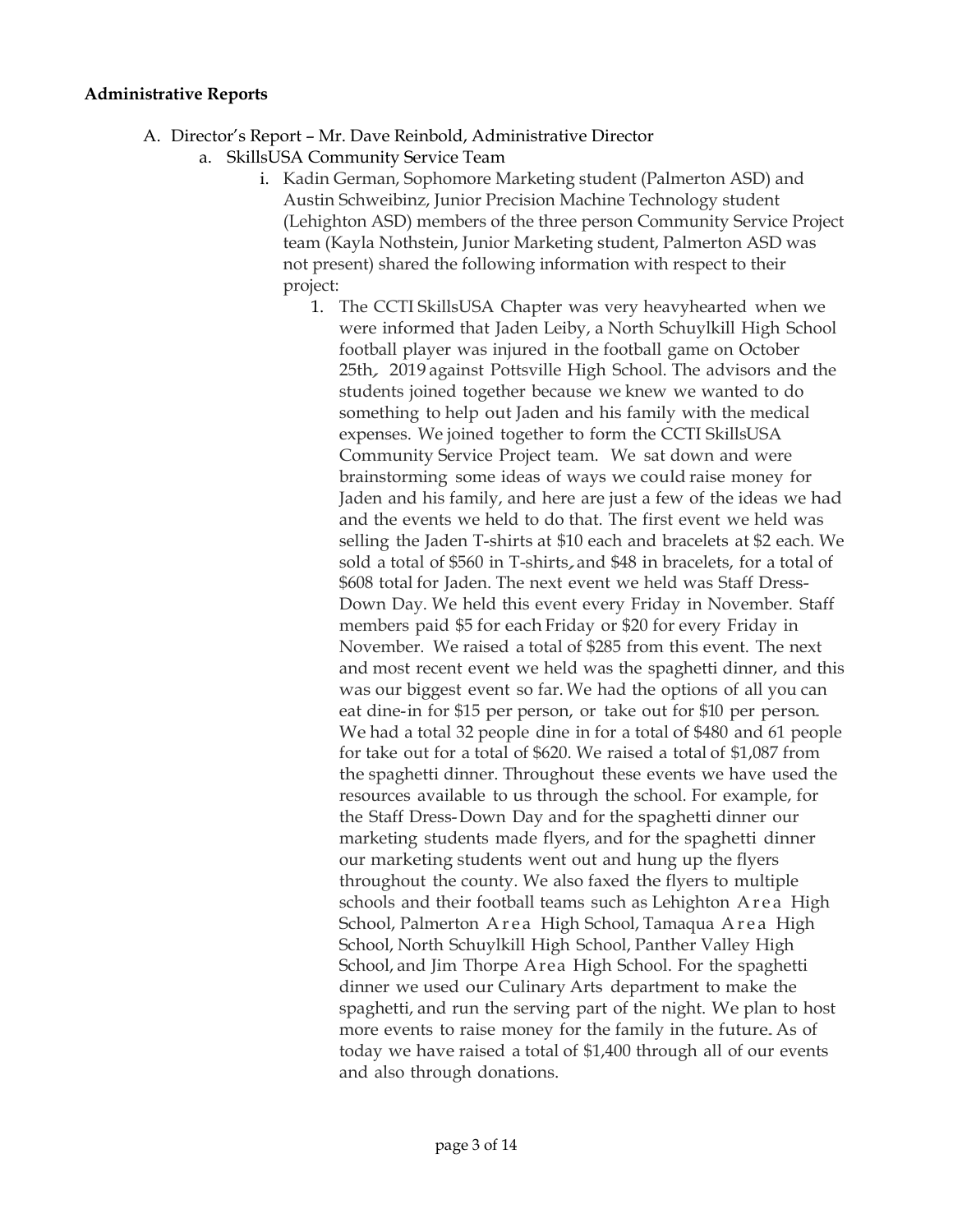- b. SkillsUSA District Competition Mr. Kevin Kuehner, Advisor and Mr. Nate Rinda and Mrs. Lisa Walck, Assistant Advisors were present at this evening's meeting (Mr. Jeff Hazelton is also a co-advisor for SkillsUSA)
	- i. Mr. Kuehner gave a brief explanation of SkillsUSA stating that it is the "Olympics of the technical schools." He shared that there are both hands-on competitions as well as soft-skills competitions. At this year's District competition events, CCTI students finished with 14 gold, 18 silver, and 7 bronze medals. The students placing  $1<sup>st</sup>$  will continue on to the state level of competition to be held Wednesday, Thursday, and Friday of the 3rd week in April in Hershey, PA. Mr. Reinbold added that CCTI medaled in 80% of the competitions entered.
	- ii. Mr. Kuehner introduced Hannah Reed, Junior Graphic Design student (Panther Valley SD) who competed in the Pin Design competition to share her experience. Hannah shared that she took 1<sup>st</sup> place in the competition and would be advancing to the state level. She brought her competition board showing her winning pin design which depicted concepts of both Pennsylvania and SkillsUSA. She explained that her color choice introduced Pennsylvania's state colors and that she chose the iconic scenery of the steam train and the pine trees to represent Pennsylvania, as well. She walked the listeners through the process from conception through design and finished with her competition requirements. Hannah said that the overall design took her over a month to create.
	- iii. Mrs. Walck introduced two cosmetology students who also participated at the district level for SkillsUSA.
		- 1. Hannah Schappell, Senior Cosmetology student (Lehighton ASD) competed in the Cosmetology event. Hannah shared that her event consisted of completing a haircut as well as an updo. She brought her mannequin head to share her updo with the members of the JOC. Hannah earned a silver medal for her efforts and thanked the Joint Operating Committee for allowing her the opportunity to go to the event and compete. She also thanked Mrs. Walck, Cosmetology Instructor for helping her prepare.
		- 2. Peyton Burns, Junior Cosmetology student (Panther Valley SD) shared the following about her experience at the SkillsUSA District competition:
			- a. My experience at SkillsUSA was amazing. I think the SkillsUSA competition is so much more than just winning a medal. It teaches many valuable skills. For example time management and responsibility. It also gives you many great opportunities to meet new people and experience all of the different techniques they apply. SkillsUSA personally helped me boost my self-confidence and believe in myself and my skills. My competition was Nail Care. I took everything I had learned throughout the two and a half years in cosmetology and applied it immediately. I was a last minute fill in and I had big shoes to fill. It took a lot of hard work and patience to be able to learn in such a short amount of time. SkillsUSA also teaches persistence in my opinion. It gives you the feeling of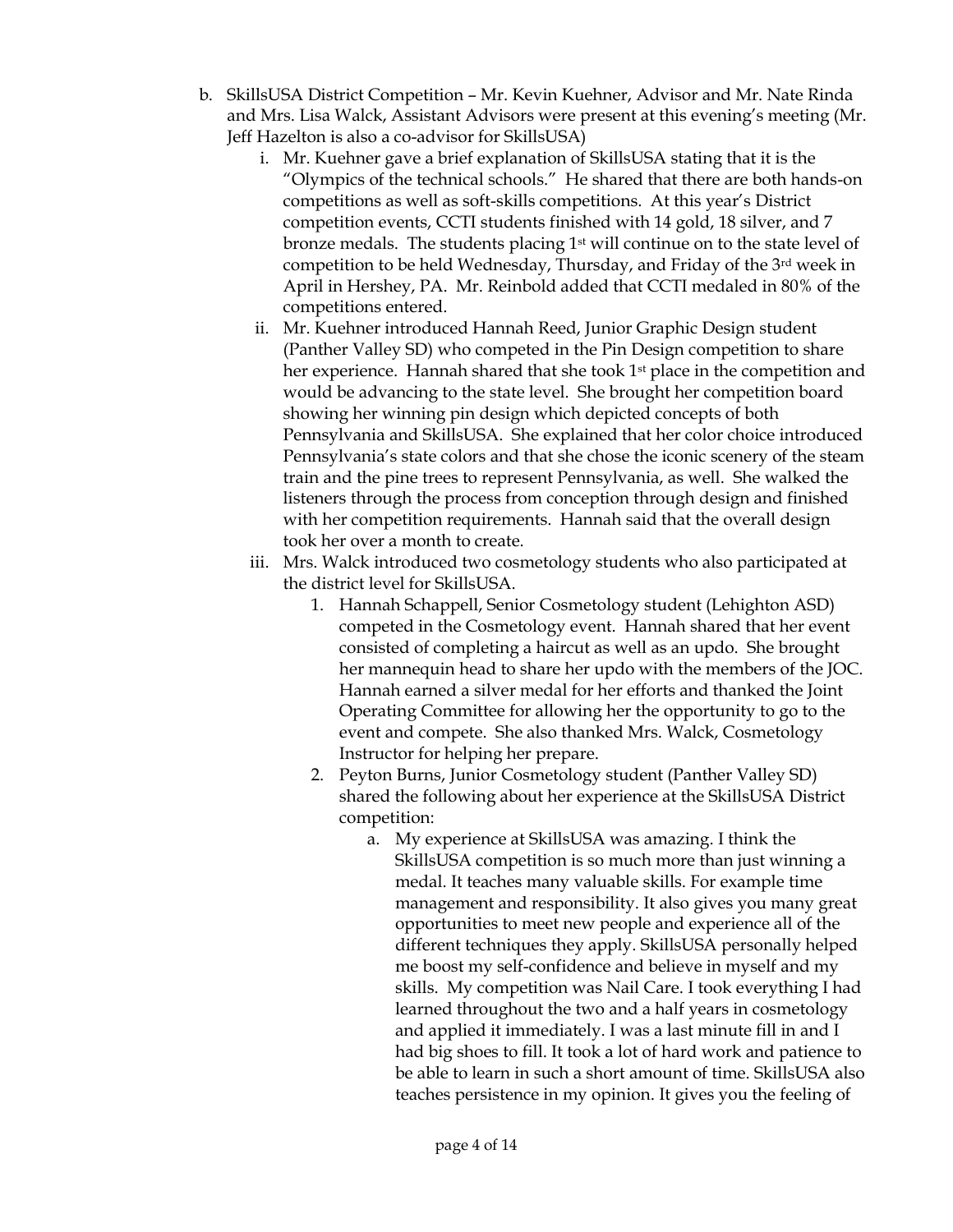never wanting to quit because the end results will be worth it. I placed second in my competition category due to having this idea in my head. I had such a fun time at SkillsUSA alongside all of the contestants who participated from our school. From getting on the van to go down to just sitting through the awards ceremony it was truly a great experience for me. Thank you CCTI and the school board for allowing me to participate in the SkillsUSA competition! And I can't wait to participate again next year!

- iv. Justin Wyffels, Senior Marketing student (Weatherly ASD) competed in the Customer Service event at the District level of SkillsUSA. He explained that his event consisted of a 30 question test on customer service based questions. For example, how to introduce yourself when answering the phone. In the second part of his competition he was given two different scenarios and then asked how he would react to the situation and why. Through his efforts, Justin earned a gold medal and will move on to the state level of competition.
- v. Mr. Reinbold thanked the four SkillsUSA Advisors and distributed a complete list of medal winners to the Joint Operating Committee members to share with their home school boards.
- c. Jr. Achievement Field Trip
	- i. Kadin German attended the Junior Achievement field trip in Pittston, PA this past December. He said the experience was very cool and taught him about money and taxes in a different career path from the one he is following at CCTI. He said that each of the participants completed a form to show what they would like to do after high school. He said it was interesting and funny to see the career paths that it projected for some students as well as whether or not they had a family. Kadin's career path was a machinist. After receiving their career information, they continued on to a bill paying station to learn with what bills they would be faced – health care and miscellaneous expenses like going out to eat, etc. They were each given a budget and shown how much money they would have after taxes and other expenses. This exercise showed the students how some had extra funds to purchase what they wanted while others struggled to get everything paid. Kadin said they learned how to save, budget, and see how much life costs, in general.
	- ii. Kadin also shared that as a Marketing student he recently participated in the DECA District competition placing 5<sup>th</sup> out of 14 in Principles of Marketing. He will be competing at the state level in Hershey.
- d. DECA
	- i. Nevin Garey, Sophomore Marketing student (Jim Thorpe ASD) shared her recent experience at the DECA District competition. Nevin placed 3rd in Principles of Hospitality and Tourism. There were eleven competitors in this event at the Lehigh Carbon Community College main campus in Schnecksville. Nevin shared what a great experience participating and competing was for her. She was able to meet new people as well as familiarize herself with what LCCC's campus has to offer. She is very excited to move on to the state level of competition in February. Nevin shared that DECA has helped her to be more open and comfortable talking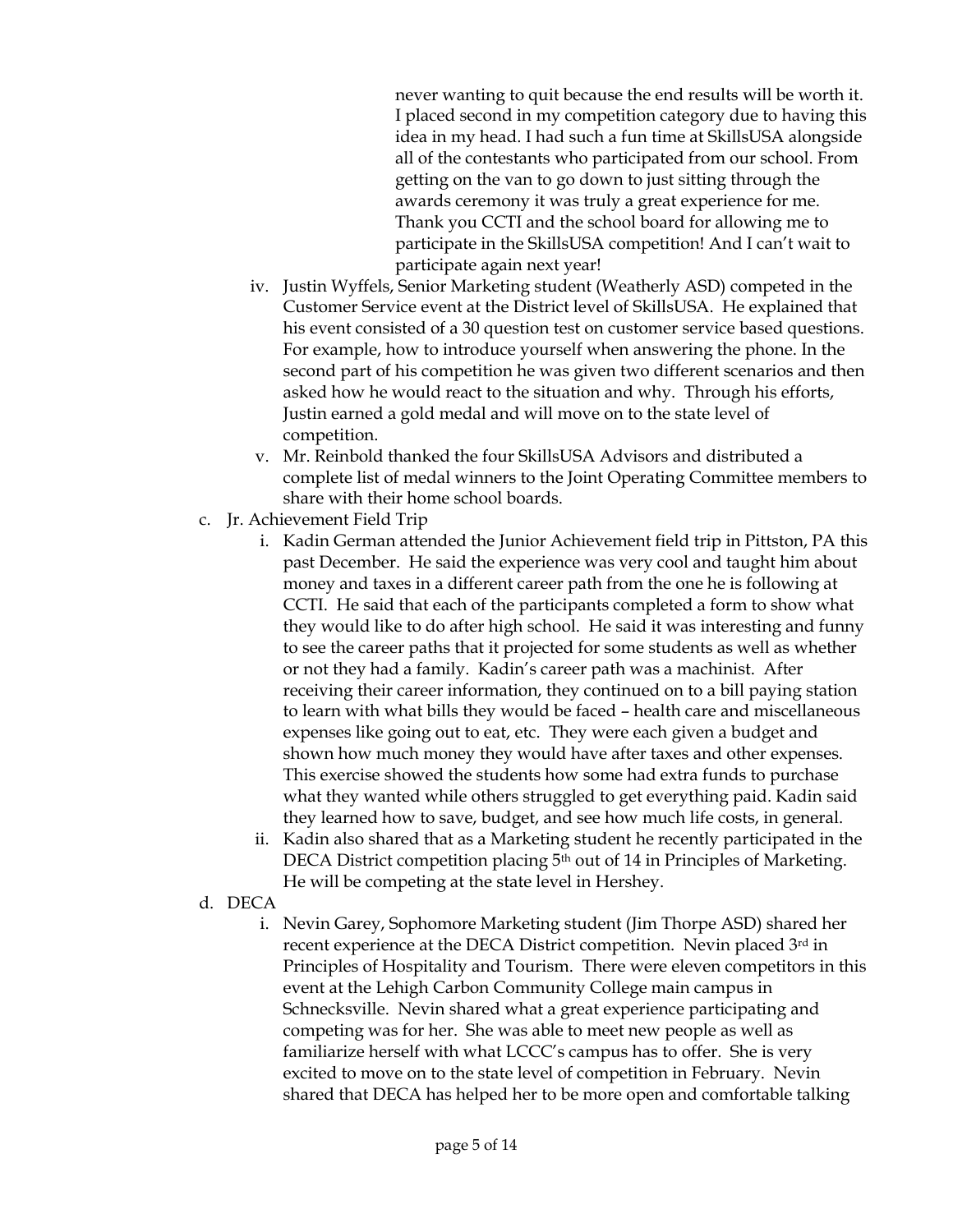in front of strangers. She feels DECA has helped to give her more confidence in herself, as well. CCTI had sixty (60) student competitors at the District level, forty-six (46) of those competitors will continue on to the state competition in Hershey.

- ii. Justin Wyffels shared his experience at the DECA District competition where he finished with a 2nd place win in the Apparel & Accessories Marketing event. He and his teammate Victoria (Ashton) Hetrick, Senior Graphic Design student (Palmerton ASD) explained that they are currently working on their DECA states paper that entails a full-blown start-up business called Matches Game Café. Matches is the brainchild of two major industries, gaming and food service. The menu and layout of Matches will be that of your typical café, but the names of the food will be references to tabletop games and video games alike. As for the actual gaming aspect Matches will incorporate video games and tabletop games into the café aesthetic seamlessly. Justin said that they believe their idea and dedication to the project will take them to nationals.
- e. National Technical Honor Society
	- i. Mr. Jeremy Pease, NTHS Advisor introduced himself and stated that he currently has 13 members all of whom have been working hard trying to make a difference in their school and community. He then introduced Laralynn Mullen, Senior Graphic Design student (Panther Valley SD) and NTHS Reporter who shared the following:
		- 1. NTHS served as Tour Guides for the Open House and for Parent/Teacher Conferences.
		- 2. NTHS helped with the Designer Bag Bingo Fundraiser.
		- 3. NTHS sold CountryMeat Meat Sticks which funded a \$500 donation to St. Jude Children's Research Hospital.
		- 4. NTHS members are applying to colleges and for scholarships.
		- 5. NTHS is preparing for the Induction Ceremony on 3/26/20. (You are all invited to celebrate with us!)
- B. Principal's Report Mr. Brent Borzak

In Mr. Borzak's absence, the following written report was shared:

a. The 2019-2020 school year has progressed into the new decade. We are anticipating a successful second half of the school year. The students, staff and administration are focused on working towards our school wide-goals. CCTI is administrating the Winter Wave II of the Keystone Exams. On January 22<sup>nd</sup>, CCTI will be hosting a FAFSA day, during the school day for parents. In February, we will be celebrating Career and Technical Education Month at CCTI with various activities, including multiple presentations involving topics related to teen issues and other topics.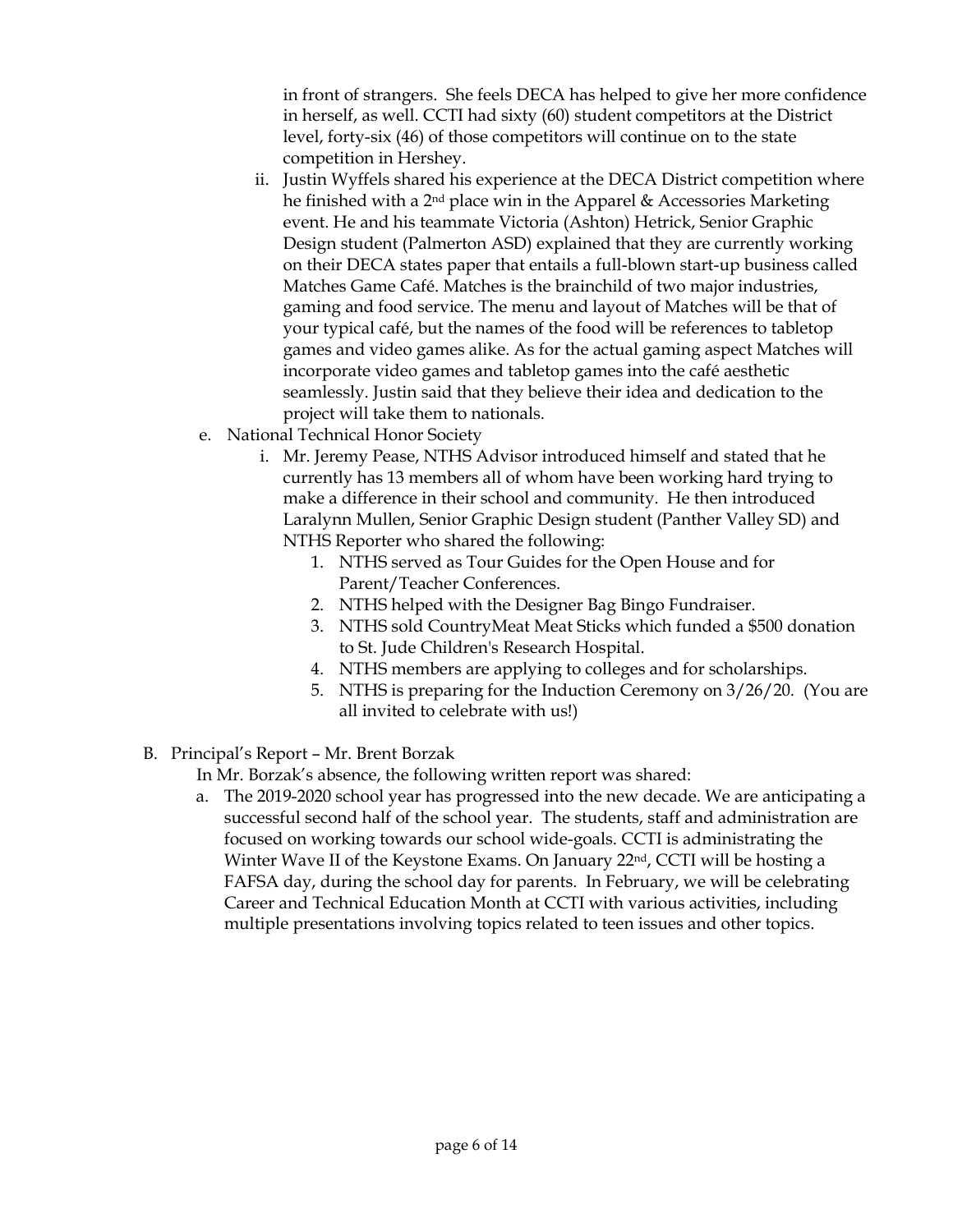C. Adult Education Report – Ms. Francine Kluck, Adult Education Site Supervisor **Course Offerings Spring/Summer 2020**

| Nail Technician                            |
|--------------------------------------------|
| Esthetician                                |
| Forklift                                   |
| PA State Inspection Mechanic Certification |
| Small Gas Engine Repair                    |
| Auto Collision                             |
| New! Conversational Spanish                |
| <b>GED Preparation Courses</b>             |
|                                            |
|                                            |

Proram descriptions, orientations, and start dates are available at [www.carboncti.org/adult-education;](http://www.carboncti.org/adult-education) Spring/Summer 2020 schedule available. Follow our happenings on Facebook @cctiadulted or Carbon Career and Technical Institute – Adult Education.

# **Outreach and Program Development Report**

- December 19 PennDOT Safety Inspection program Site Visit
- December 19 Adult Education Nurse Aide program audit PDE, Harrisburg
- January 6 GED Classes resume at the Lehighton High School
- January 9 Pearson Vue Testing Center Open
- January 9 GED orientation at Carbon County Correctional Facility
- January 9 Nurse Aide Orientation
- January 13 Nurse Aide Class Starts
- January 14 GED classes resume day/evening CCTI and prison
- January 14- GED CCTI Staff Program Improvement Team meeting with Lehigh Carbon Community College

#### **Grant Report – GED Classes**

- GED class for spring 2019 started January 6 and 14 at LASD, CCTI days/evenings and the Carbon County Prison.
- GED exam scholarships awarded for GED testing January 9, 2020.

#### **GED Admin – Pearson Testing Center**

• Participant registration is open for GED testing January 9, 2020.

#### **Employment Opportunities**

 Carbon Career & Technical Institute is developing a pool of potential instructors for technical, business, and personal interest programs in the Adult Education Department. Please contact me if you have interest in teaching.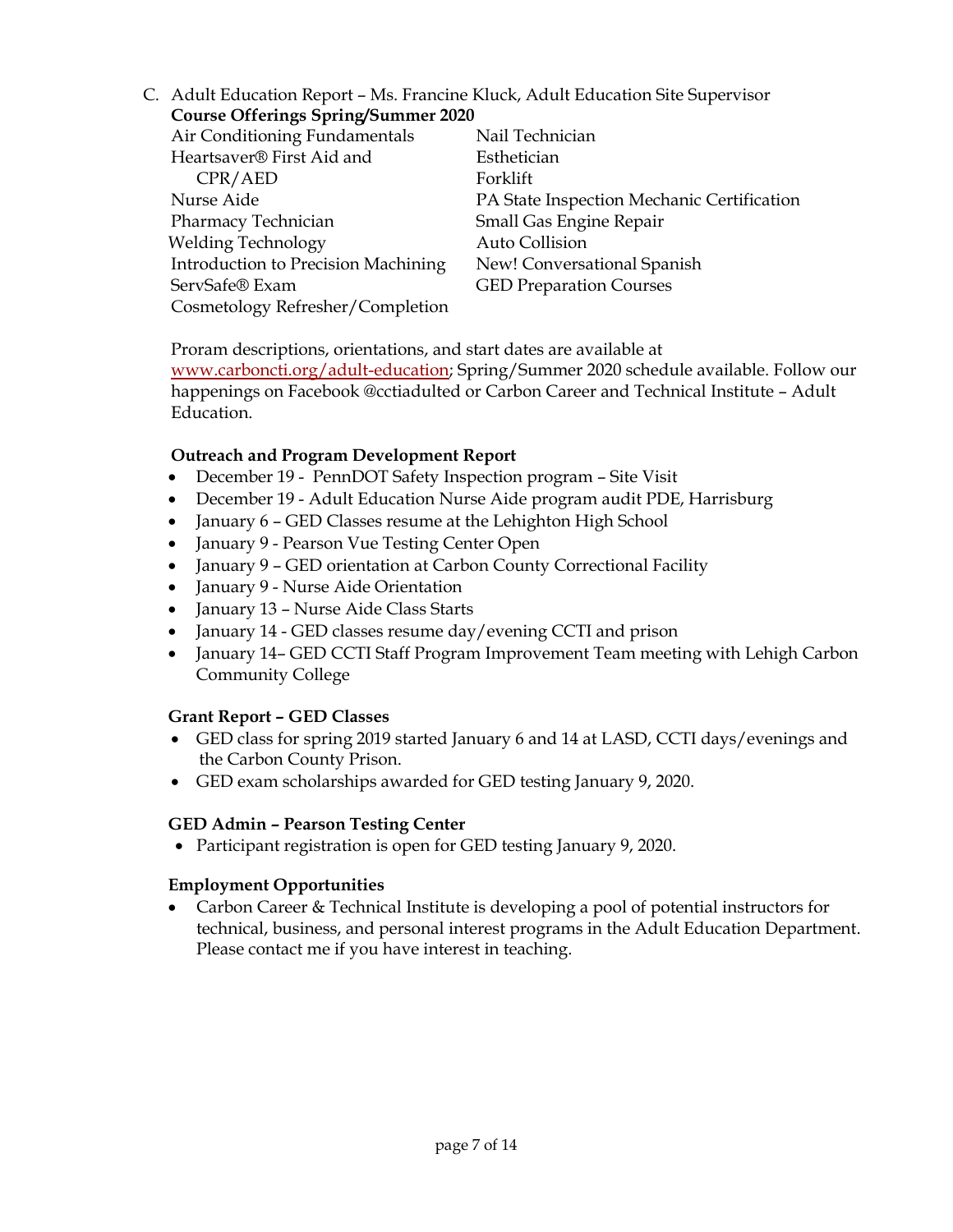D. Facilitator of Special Education Report – Mrs. Christine Trovato, Facilitator of Special Education

In Mrs. Trovato's absence, the following written report was shared:

*Special Education numbers* - 99 students

Weatherly ASD - 8 Jim Thorpe ASD - 18 Lehighton ASD - 26 Palmerton ASD - 31 Panther Valley SD - 16

504Students - 20 total

*What's happening?*

- Keystones January 7-14<sup>th</sup>
- End of Q2- January 16<sup>th</sup> Quarterly IEP goal report of progress will be provided to the parents.
- The scheduled meeting with a representative from the *ARC of the Lehigh Valley* was canceled due to the snow day, therefore will need to be rescheduled. Information will follow. The purpose is to obtain information regarding how CCTI students with special needs can benefit from a grant titled*, "We have your back".*

# *Looking forward…*

 The team at CCTI is interested in broadening research of various Crisis Intervention Programs being used by other schools. Programs to consider are designed to help staff develop skills to safely use de-escalation techniques to prevent and control crisis events and emotional issues.

Programs to consider: CPI, TACT2, Right Response

- E. Building and Grounds Report Mr. Ken Walters, Supervisor of Buildings and Grounds
	- a. Fire suppression system for paint booth and paint mixing room in Auto Collision Repair was completed over the winter break.
	- b. Fleet of all ten (10) student transportation vehicles have been inspected and serviced as required by the state to be done every 6 months.
	- c. Upgrades to the generator have been done over the winter break for preventative maintenance. Ours is currently operating at peak performance with no downtime to the school or students.
	- d. Completed roof replacement on maintenance buildings.
	- e. Received a \$5,000 donation from the Bowmanstown Rod & Gun Club which will enable CCTI to purchase two Henlink Source Welding Arms for our dust collection system in our welding booths. We have 22 welding stations. This donation will allow us to partially off-set future capital expenditure and test two arms before making further purchases. Mr. Walters stated that this is an outstanding donation from the Bowmanstown Rod & Gun Club.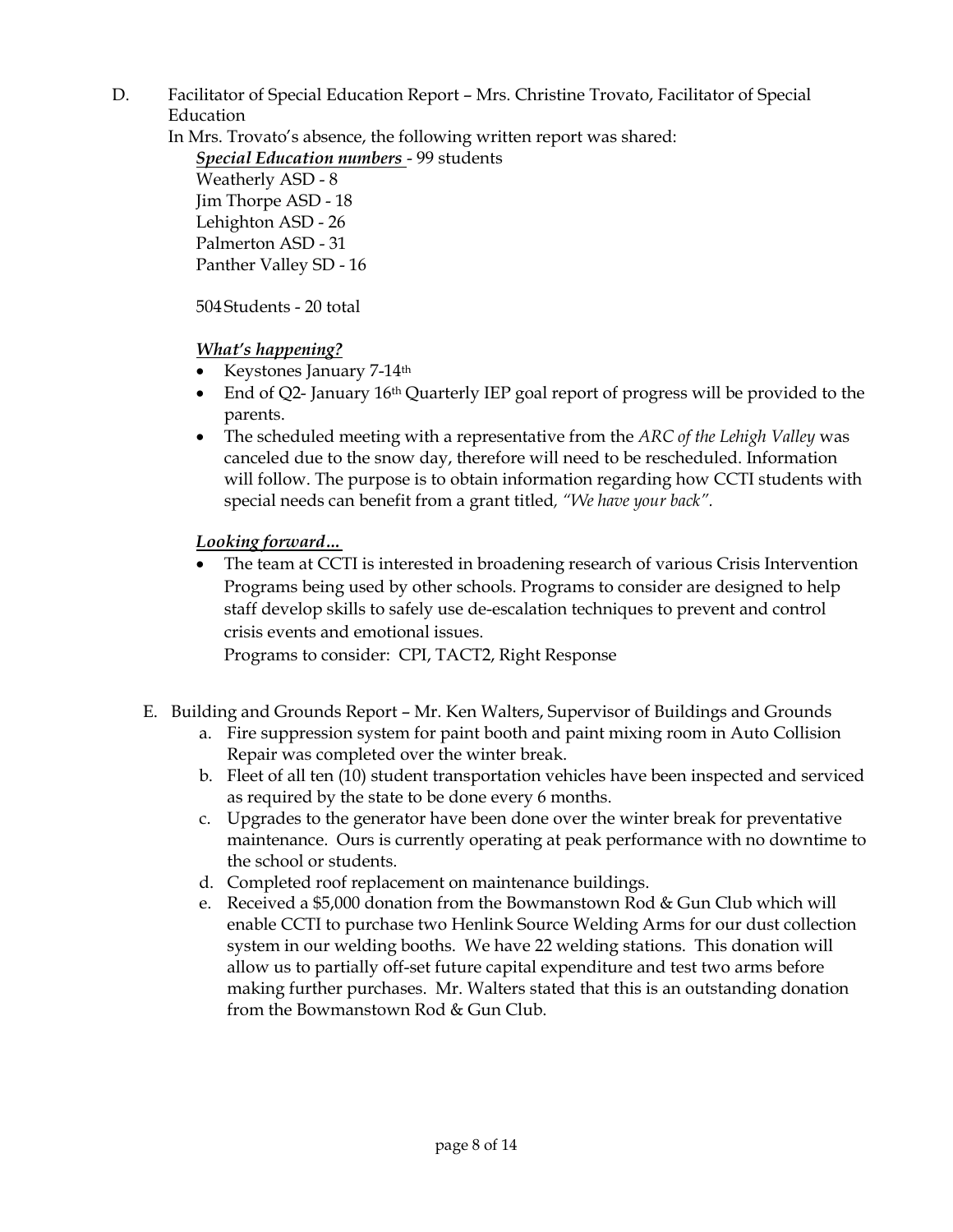- F. Business Administrator's Report Mr. Jeffry P. Deutsch, Business Administrator
	- a. With regards to the 2020-2021 budget, last month the JOC approved forwarding the budget to the sending school districts. Last week Mr. Deutsch delivered budget books to all five sending districts for their review. The upcoming year will show 8.7 million dollars in expenditures with approximately 6.3 million in funding from the districts. The 2020-2021 budget will mark the 7th consecutive year with no overall increase to the districts. Three of the districts (Jim Thorpe, Lehighton, and Weatherly) will show a reduction in funding while Palmerton and Panther Valley will show a slight increase – again, with no overall increase to the 5 districts. Mr. Deutsch distributed a fund balance schedule for the past five years. The schedule shows the surplus decreasing each year. He explained that this current year will be the 1st to show a deficit of approximately \$200,000 with the 2020-2021 year, unless something changes, showing a deficit, as well The fund balance will off-set this deficit.
	- b. Mr. Deutsch explained that the 5 sending schools may start voting on the budget. CCTI will need 4 out of 5 of the districts to approve the budget with 25 of 45 members approving. Districts may start voting as early as February. Mr. Deutsch suggested that members gather questions and bring them to him and/or Mr. Reinbold. He also shared that they may request him and Mr. Reinbold to come to their school board meeting to answer any questions their board members may have.
	- c. Mr. Foeller asked for and received a brief explanation of the Capital Fund. The Capital fund is a separate fund utilized for equipment and building needs. CCTI follows a projected capital plan which they update and share with the JOC members twice a year.
	- d. Mr. Reinbold reiterated that if members are hearing information that does not match that which they are learning this evening, they should be sure to contact Mr. Deutsch or him for clarification and explanation as last year the budget was delayed due to misunderstandings and misconceptions.

# **Letter of Appointment**

A. MOTION by Mrs. Walters, SECONDED by Mr. Foeller to acknowledge receipt of the Letter of Appointment to the Carbon Career & Technical Institute Authority (5-Year Term), January 2020 through December 2024):

Jim Thorpe Area School District – Cindy Lesisko-Henning

VOTE: YES - 3 NO - 0 ABSENT - 2 ABSTENTIONS - 0

Motion carried.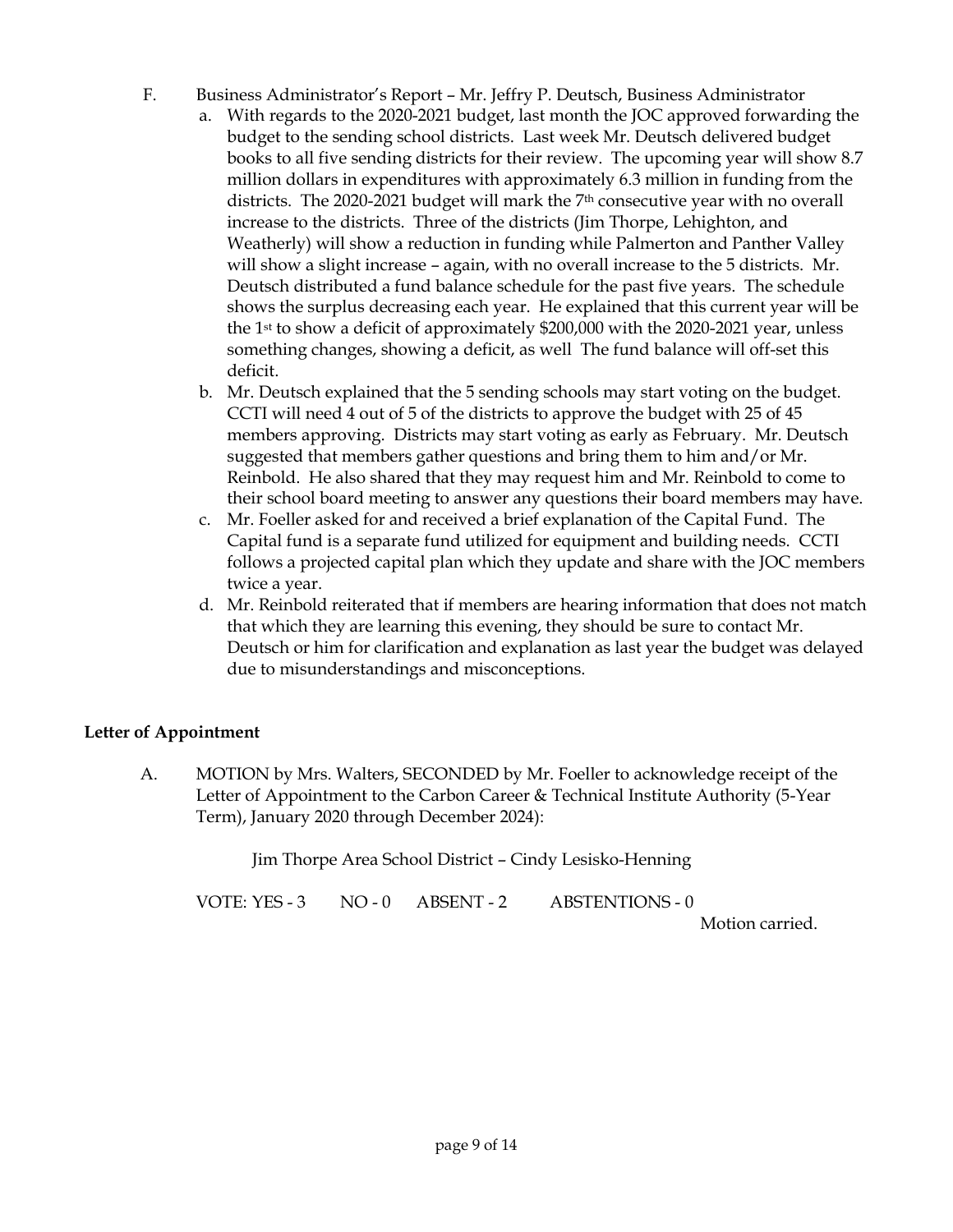## **Items of Business**

## *Personnel*

MOTION by Mr. Foeller, SECONDED by Mrs. Walters that the following motions be approved:

## **Adult Education Welding Instructor Approved**

A. to approve Thomas Bartholomew as Adult Education Welding Instructor on an as needed basis, at a salary of \$21.00 per hour effective February 1, 2020 through February 2021.

# **Letter of Resignation Accepted**

B. to accept the letter of resignation received from Dennis Kergick (Panther Valley School District Superintendent), as Superintendent of Record.

# **Family Medical Leave Time Approved**

C. to approve Family Medical Leave time for employee #11546, effective January 27, 2020 through March 3, 2020.

#### **Letter of Resignation Accepted**

D. to accept the letter of resignation from George Cope, Electrical Distribution and Automation/Electrician Instructor effective March 3, 2020, as presented.

#### **Assistant to the Director of Technology – Student Support Services Reappointed**

E. to reappoint JamiLynn McFarland Assistant to the Director of Technology– Student Support Services, effective January 2, 2020 through January 1, 2021 per the Employment Agreement with the CCTI Joint Operating Committee.

#### **Adult Education Air Conditioning Instructor Approved**

F. to approve Kenneth Reiter as Adult Education Air Conditioning Instructor on an as needed basis, at a salary of \$21.00 per hour effective February 1, 2020 through February 2021.

ROLL CALL VOTE:  $\gamma$ es No Absent Abstain Ms. Fallow - Palmerton Mr. Foeller - Lehighton Mrs. Walters - Weatherly Mr. Mansberry - Panther Valley Mr. Strubinger - Jim Thorpe

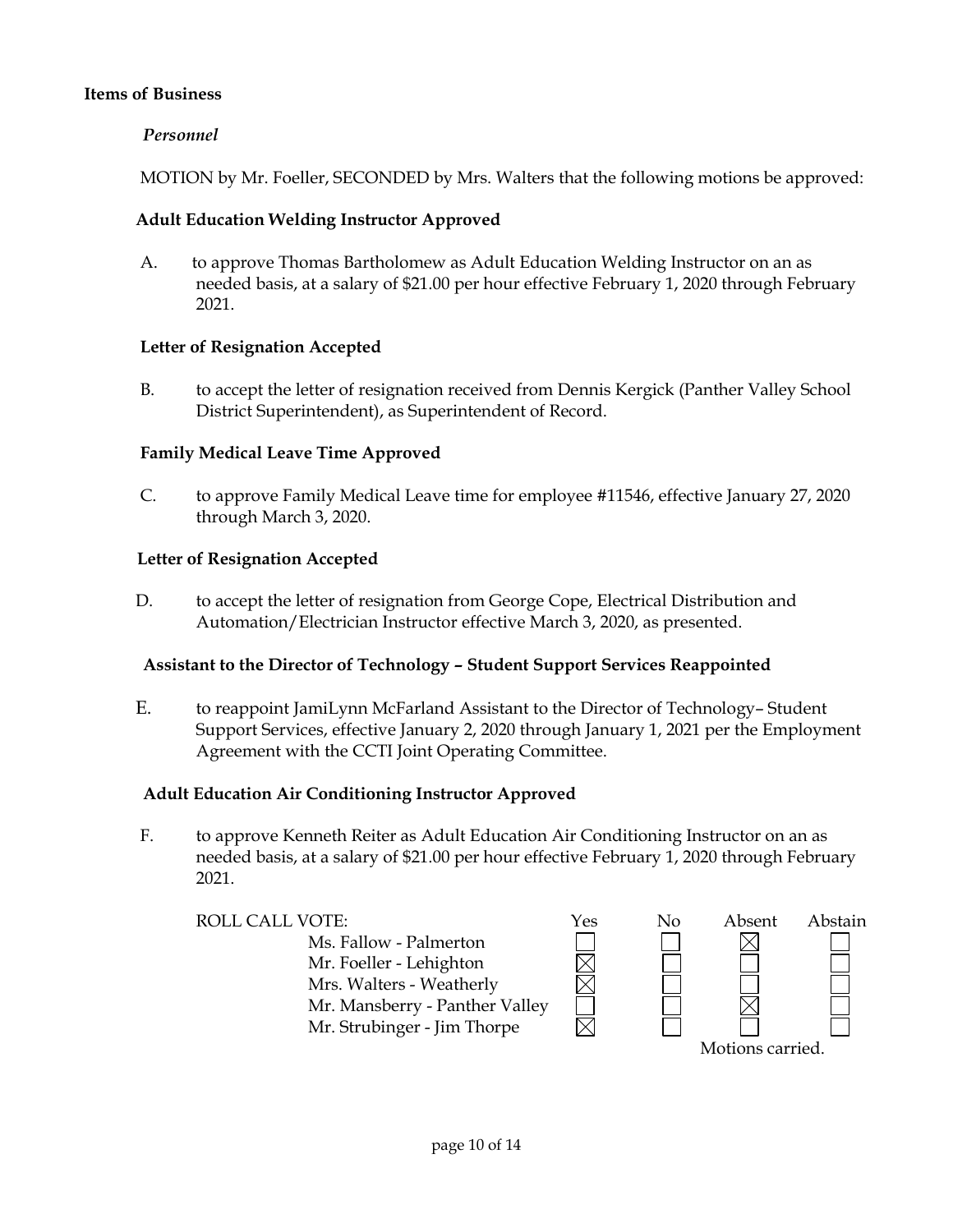# *Education*

MOTION by Mr. Foeller, SECONDED by Mrs. Walters that the following motions be approved:

# **Field Trip Approved**

A. that seven (7) CCTI Cosmetology students attend the IBS (International Beauty Show) New York Hair Show March 10 & 11, 2020 at the Jacob Javits Center, New York, NY at a cost of \$1,447 to cover ticket and lodging expenses. Mrs. Lisa Walck, Cosmetology Instructor and Ms. Tammy Marshall, Cosmetology Instructional Aide will chaperone this event.

Note: Expenses for the trip are included in the 2019-2020 General Fund Budget.

#### **Field Trip Approved**

B. that fifteen (15) Carpentry students attend Toll Brothers Home Builder National Groundhog Job Shadow Day, February 7, 2020 in South Whitehall, PA. Mr. Jeffrey Hazelton, Carpentry Instructor and Mr. Walter O'Donnell, Carpentry Instructional Aide will chaperone this event.

# **Field Trip Approved**

C. that thirty to thirty-five (30-35) CCTI students attend Shriners Hospitals for Children February 13, 2020, Philadelphia, PA at a cost of \$800 to cover transportation. Mrs. Margaret Kalogerakis, Coordinator of School Improvement, Mrs. Michele Dominic, Health Medical Instructor, and Mr. Scott Bartholomew, Special Education Teacher will chaperone this event.

Ms. Fallow - Palmerton Mr. Foeller - Lehighton Mrs. Walters - Weatherly Mr. Mansberry - Panther Valley Mr. Strubinger - Jim Thorpe



*Budget & Finance*

NONE

#### *Buildings & Grounds*

NONE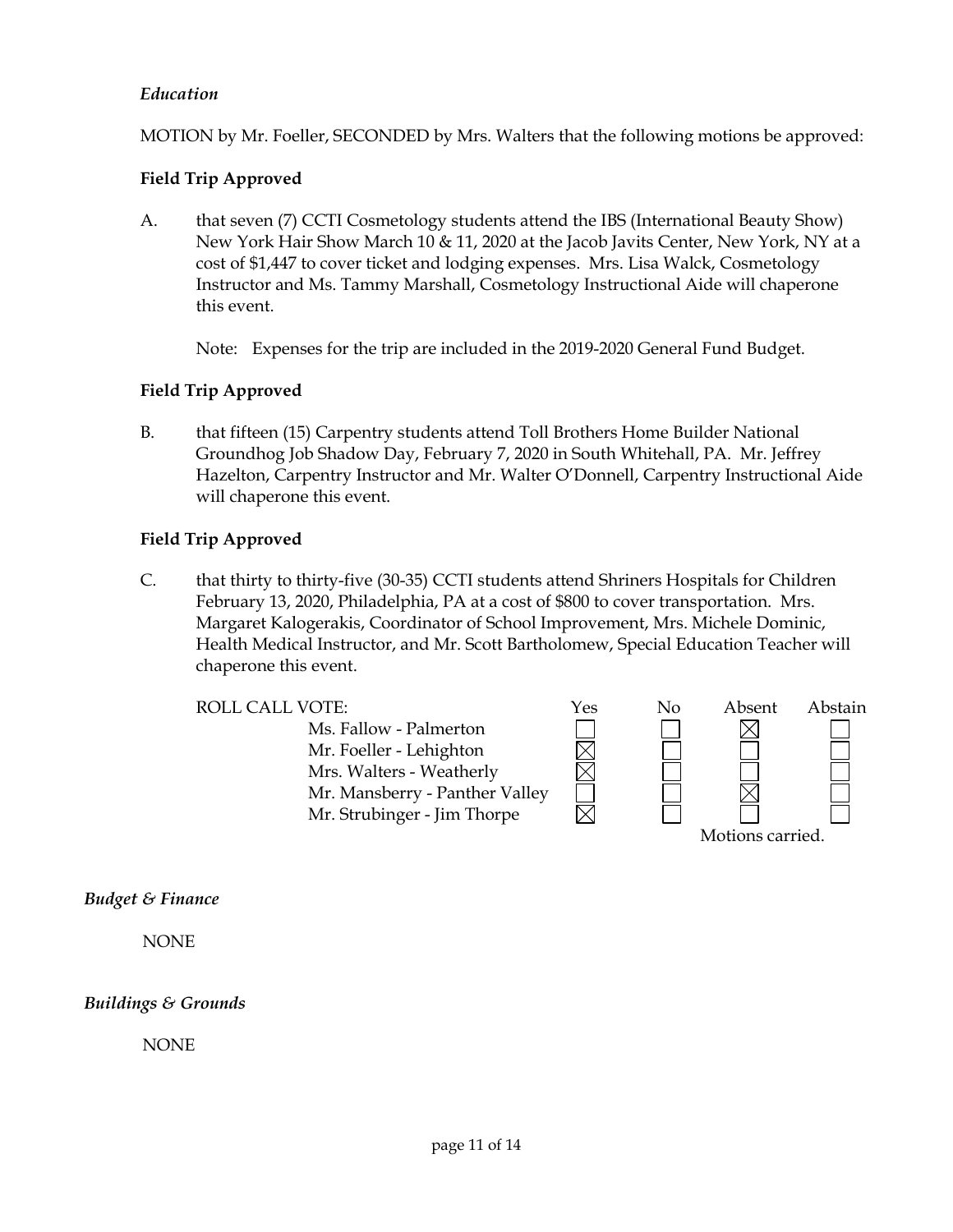## *Administrative*

MOTION by Mr. Foeller, SECONDED by Mr. Strubinger that the following motions be approved:

#### **Conference Attendance Approved**

A. that Brent Borzak, Principal attend the Aspiring to Leadership Workshop January 31, 2020 at the PASA (Pennsylvania Association of School Administrators) Office, Harrisburg, PA at a cost of \$249.00 to cover the expense of registration and lodging.

#### **Revised 2019-2020 CCTI Student/Teacher Calendar Approved**

- B. to approve the revised 2019-2020 CCTI Student/Teacher Calendar, as presented.
	- Note: The revision reflects a snow day of December 17, 2019 and January 8, 2020 with snow make up days of February 13, 2020 and April 8, 2020.

## ROLL CALL VOTE:  $\gamma$ es No Absent Abstain Ms. Fallow - Palmerton Mr. Foeller - Lehighton Mrs. Walters - Weatherly Mr. Mansberry - Panther Valley Mr. Strubinger - Jim Thorpe Motions carried.

#### **Reports**

#### **Foundation Report Acknowledged**

A. MOTION by Mr. Foeller SECONDED by Mrs. Walters to accept the Carbon Career & Technical Institute Foundation Report, as presented.

Note: The balance in this account stands at \$1,761.08.

VOTE: YES - 3 NO - 0 ABSENT - 2 ABSTENTIONS - 0

Motion carried.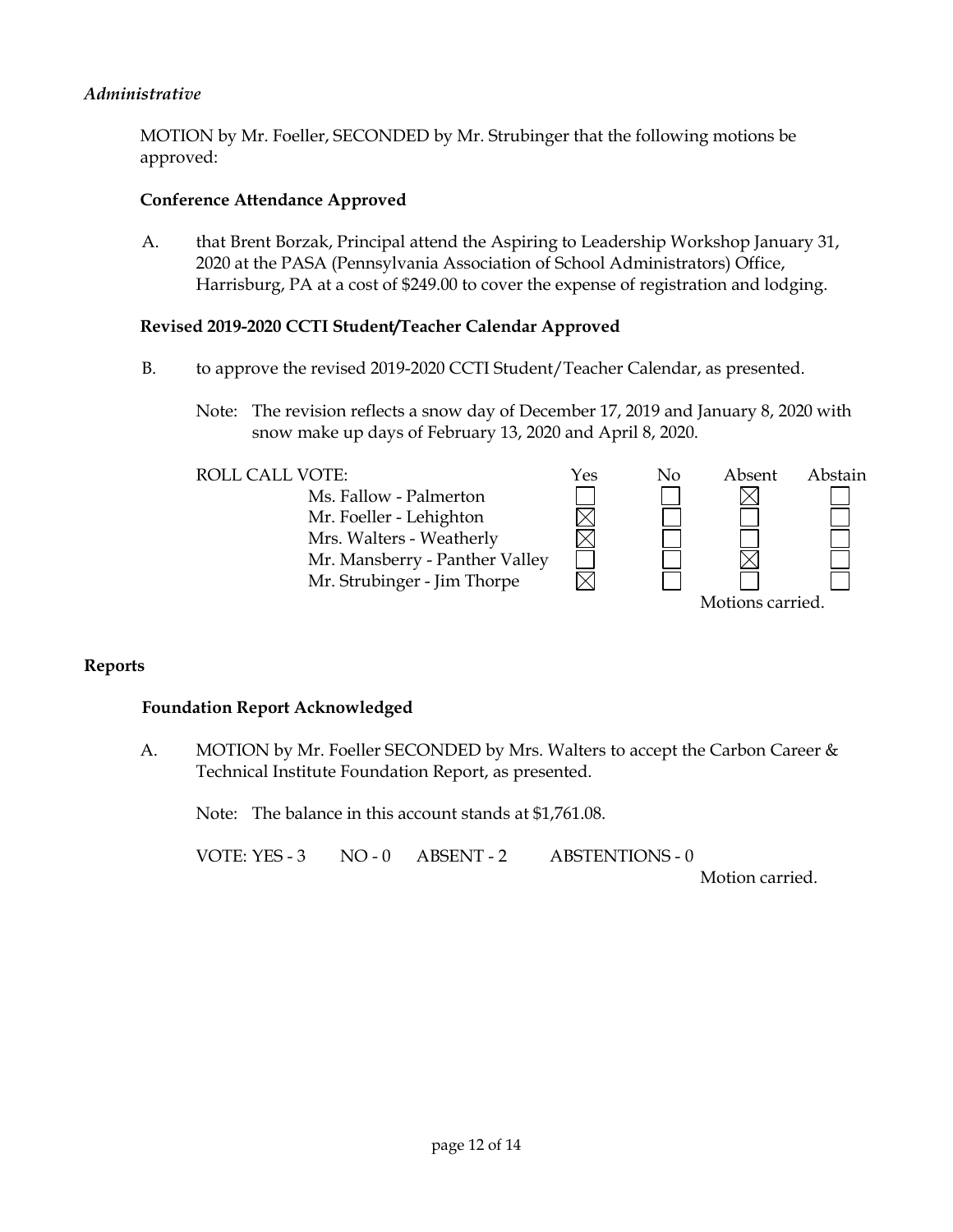#### **Administrative Reports**

A. MOTION by Mrs. Walters, SECONDED by Mr. Foeller to accept Administrative Reports from the following:

a. Mr. Brent Borzak, Principal

- b. Mrs. Christine Trovato, Facilitator of Special Education
- c. Ms. Francine Kluck, Adult Education Site Supervisor

VOTE: YES - 3 NO - 0 ABSENT - 2 ABSTENTIONS - 0

#### **Old Business**

**NONE** 

#### **New and Miscellaneous Business**

A. MOTION by Mr. Foeller, SECONDED by Mrs. Walters to acknowledge receipt of letter and monetary donation of \$5,000 from the Bowmanstown Rod & Gun Club, Palmerton, PA

VOTE: YES - 3 NO - 0 ABSENT - 2 ABSTENTIONS - 0

Motion carried.

- Mr. Paul Montemuro, Jim Thorpe Area School Board member and alternate member to the CCTI Joint Operating Committee introduced himself and shared that he is working to allow Jim Thorpe students to attend CCTI on a half-time basis if they so choose. Currently Jim Thorpe only allows students to attend full-time. Mr. Reinbold expressed that CCTI is always open to the half-time attendance option. He reminded Mr. Montemuro that applications are due to CCTI by March 1st. Mr. Montemuro expressed that he will work to push this through their board as he wishes to promote giving students more options for their future. Mr. Reinbold shared that should members have any questions, they may contact him or Mr. Borzak, Principal.
- Mr. Montemuro also complimented Mr. Deutsch, Business Administrator on his budget book and process.

**Next Regularly Scheduled Meeting: Thursday** — **February 20, 2020**